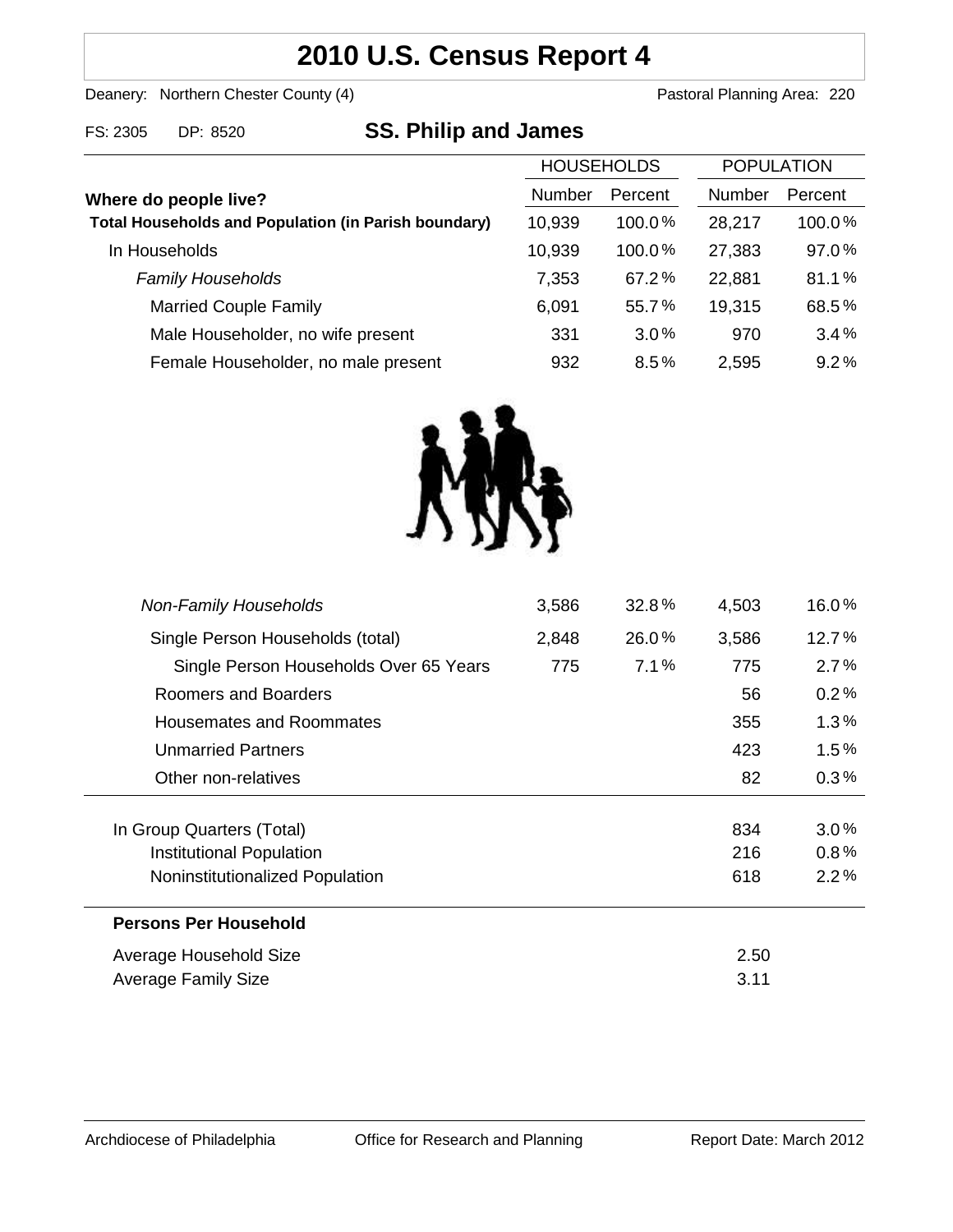# **2010 U.S. Census Report 4**

Deanery: Northern Chester County (4) Deanery: Northern Chester County (4)

### FS: 2305 DP: 8520 **SS. Philip and James**

|                                                      |                | <b>POPULATION</b> |  |
|------------------------------------------------------|----------------|-------------------|--|
| Where do Children - Under Age 18 Live?               | <b>Number</b>  | Percent           |  |
| Total Children - Under Age 18 (in Parish boundary)   | 6,919          | 100.0%            |  |
| In Households                                        | 6,700          | 96.8%             |  |
| Householder or spouse is under 18                    | $\overline{2}$ | 0.0%              |  |
| With Related:                                        |                |                   |  |
| Married-Couple Family                                | 5,447          | 78.7%             |  |
| Male Householder, No Wife Present                    | 231            | 3.3%              |  |
| Female Householder, No Husband Present               | 763            | 11.0%             |  |
| <b>Other Related Householder</b>                     | 40             | 0.6%              |  |
| <b>With Non-Relatives</b>                            | 52             | 0.7%              |  |
| Grandparent Householder                              | 166            | 2.4%              |  |
| In Group Quarters                                    | 218            | 3.2%              |  |
| Institutionalized population                         | 90             | 1.3%              |  |
| Noninstitutionalized population                      | 128            | 1.8%              |  |
| Where do Adults - Age 65 and Older - Live?           |                |                   |  |
| Total Adults - Age 65 and Older (in Parish boundary) | 3,161          | 100.0%            |  |
| In Households                                        | 3,030          | 95.8%             |  |
| Family Households:                                   | 2,183          | 69.1%             |  |
| Is Householder or Spouse                             | 1,918          | 60.7%             |  |
| With Other Relative Householder                      | 27             | 0.8%              |  |
| With Non-Related Householder                         | 8              | 0.3%              |  |
| is Parent                                            | 149            | 4.7%              |  |
| is Parent-in-Law                                     | 81             | 2.6%              |  |
| In Non-family Households:                            | 846            | 26.8%             |  |
| Male Living Alone                                    | 198            | 6.3%              |  |
| Male not Living Alone                                | 15             | $0.5\%$           |  |
| Female Living Alone                                  | 577            | 18.3%             |  |
| Female not Living Alone                              | 23             | 0.7%              |  |
| Other                                                | 33             | 1.0%              |  |
| In Group Quarters                                    | 132            | 4.2%              |  |
| Institutionalized population                         | 82             | 2.6%              |  |
| Noninstitutionalized population                      | 49             | 1.6%              |  |
| Housing Units in the Parish boundary                 |                |                   |  |
| <b>Total Housing Units</b>                           | 11,520         | 100.0%            |  |
| Occupied                                             | 10,939         | 95.0%             |  |
| Owner-Occupied                                       | 7,734          | 67.1%             |  |
| Renter-Occupied                                      | 3,206          | 27.8%             |  |
| Vacant                                               | 581            | 5.0%              |  |

Archdiocese of Philadelphia **Office for Research and Planning** Report Date: March 2012